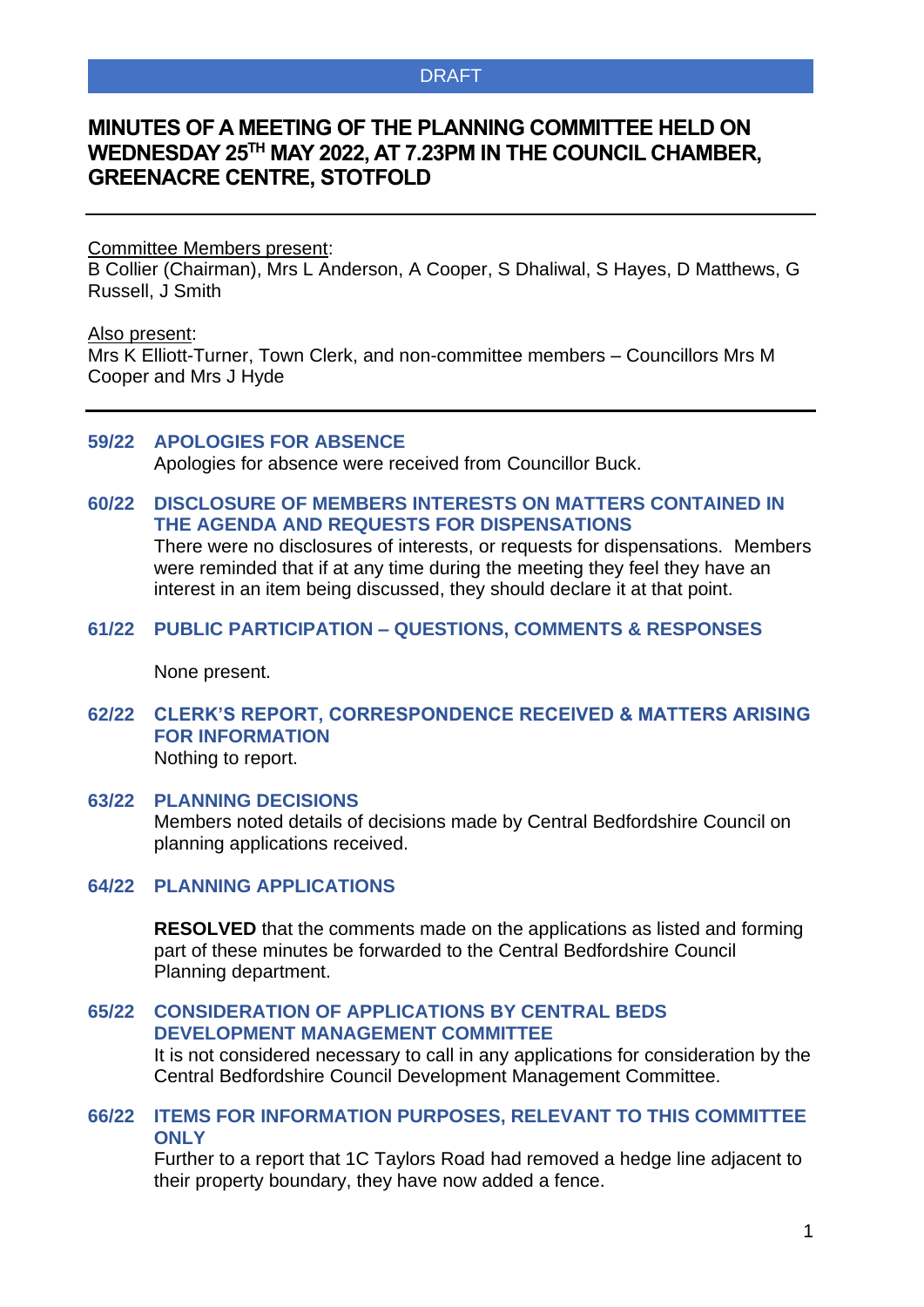The UKLand appeal has been postponed due to Covid amongst attendees,and will resume on 13<sup>th</sup> June at 9.30am and continue for the remainder of that week.

With no further business, the meeting closed at 7.31pm.

# **MINUTES APPROVED (date):**

## **SIGNED BY CHAIRMAN:**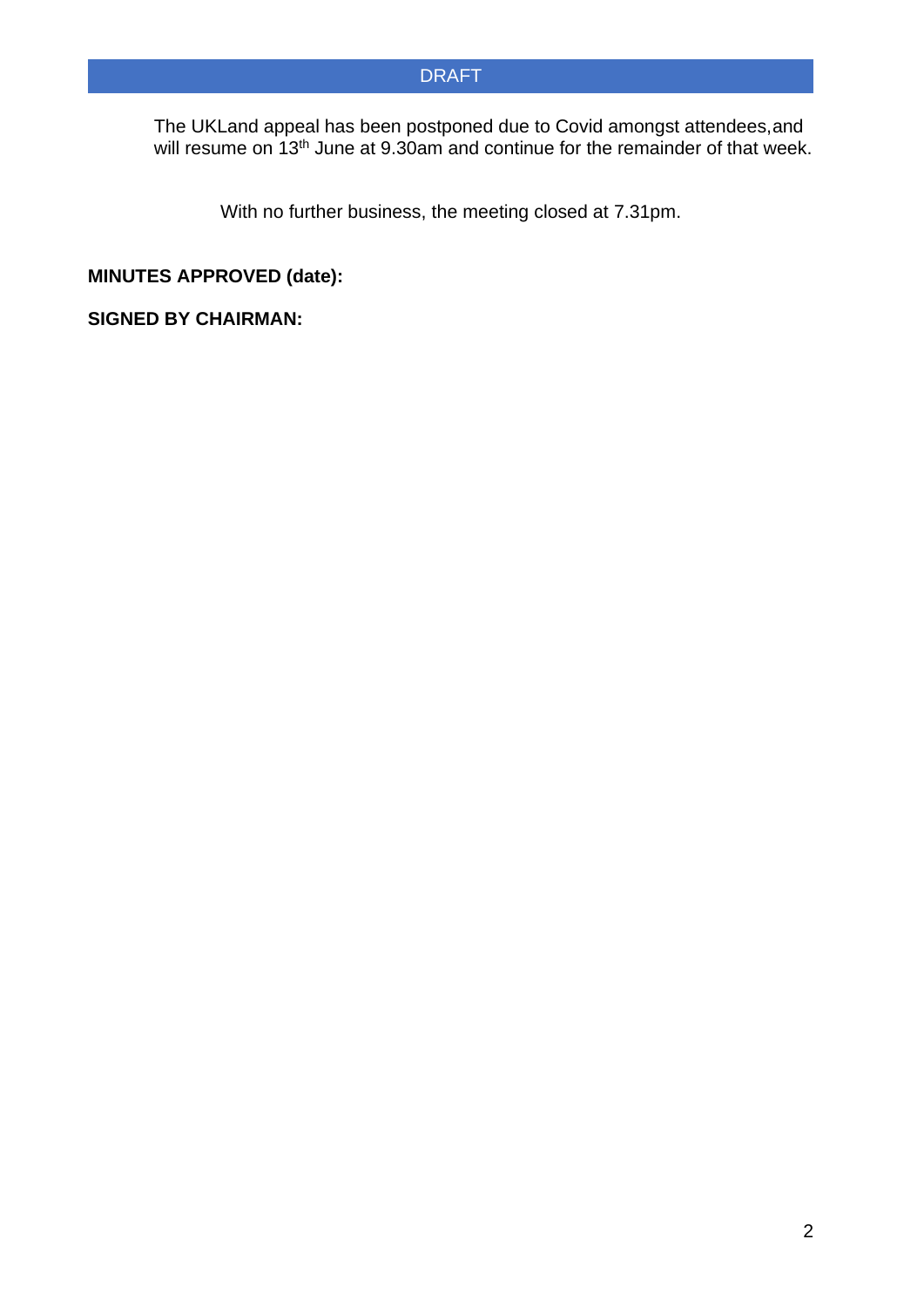## **Planning Decisions Report**

Committee meeting: 25<sup>th</sup> May 2022 Decisions of Local Planning Authority, Central Bedfordshire Council on applications received.

## [CB/21/05690/FULL](http://plantech.centralbedfordshire.gov.uk/PLANTECH/DCWebPages/acolnetcgi.gov?ACTION=UNWRAP&RIPNAME=Root.PgeResultDetail&TheSystemkey=627180)

62 Hitchin Road, Stotfold, Hitchin, SG5 4HP Dropped kerb to the front of the property, to create a driveway partial removal of the front for vehicle access **Town Council comments:**.no objections **Central Bedfordshire Council Decision:** Approved 13/04/22

## [CB/22/00597/FULL](http://plantech.centralbedfordshire.gov.uk/PLANTECH/DCWebPages/acolnetcgi.gov?ACTION=UNWRAP&RIPNAME=Root.PgeResultDetail&TheSystemkey=627794)

79 Astwick Road, Stotfold, Hitchin, SG5 4BQ Single Story Side Extension **Town Council comments:**.no objections **Central Bedfordshire Council Decision:** Approved 20/04/22

## [CB/22/00654/FULL](http://plantech.centralbedfordshire.gov.uk/PLANTECH/DCWebPages/acolnetcgi.gov?ACTION=UNWRAP&RIPNAME=Root.PgeResultDetail&TheSystemkey=627851)

194 Hitchin Road, Stotfold, Hitchin, SG5 4JE Single storey rear extension, and outbuilding / garden office **Town Council comments:** No objections, subject to proposed extension and outbuilding being ancillary use to the main dwelling **Central Bedfordshire Council Decision:** Approved 20/04/22

## [CB/22/00824/FULL](http://plantech.centralbedfordshire.gov.uk/PLANTECH/DCWebPages/acolnetcgi.gov?ACTION=UNWRAP&RIPNAME=Root.PgeResultDetail&TheSystemkey=628021)

18 Princes Street, Stotfold, Hitchin, SG5 4EP Proposed single storey rear extension. **Town Council comments:** No objections **Central Bedfordshire Council Decision:** Approved 25/04/22

## [CB/22/00885/FULL](http://plantech.centralbedfordshire.gov.uk/PLANTECH/DCWebPages/acolnetcgi.gov?ACTION=UNWRAP&RIPNAME=Root.PgeResultDetail&TheSystemkey=628082)

22 Roe Close, Stotfold, Hitchin, SG5 4HX Two storey front/side extension. **Town Council comments:** No objections **Central Bedfordshire Council Decision:** Approved 12/05/22

## [CB/22/00802/FULL](http://plantech.centralbedfordshire.gov.uk/PLANTECH/DCWebPages/acolnetcgi.gov?ACTION=UNWRAP&RIPNAME=Root.PgeResultDetail&TheSystemkey=627999)

58 Regent Street, Stotfold, Hitchin, SG5 4EA Single storey rear extension. **Town Council comments:** no objections, however we have concerns over potential loss of light to number 56 caused by the proposed extension **Central Bedfordshire Council Decision:** Approved 29/04/22

## [CB/22/00890/FULL](http://plantech.centralbedfordshire.gov.uk/PLANTECH/DCWebPages/acolnetcgi.gov?ACTION=UNWRAP&RIPNAME=Root.PgeResultDetail&TheSystemkey=628087)

70 Willowherb Way, Stotfold, Hitchin, SG5 4GR Garage conversion